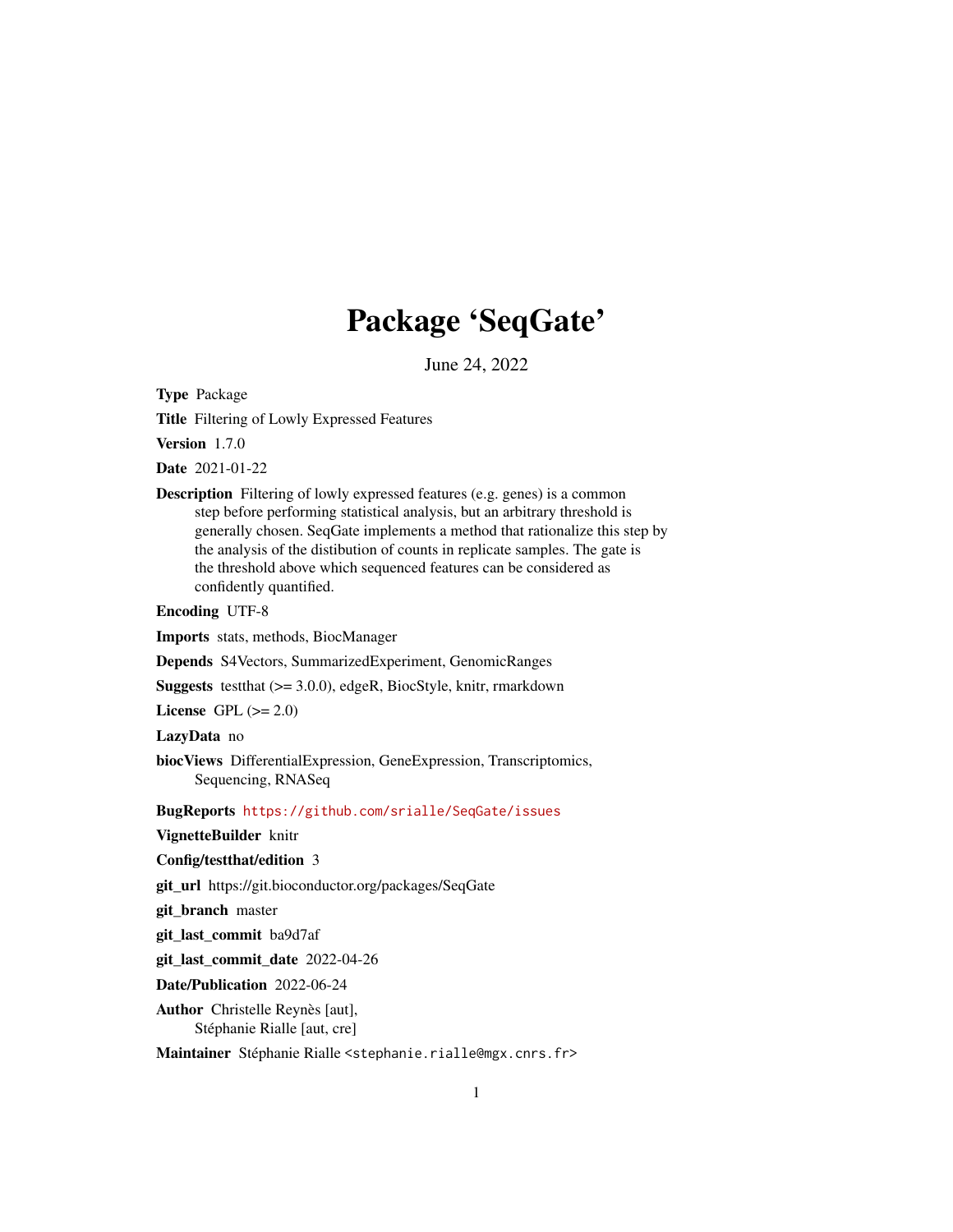### <span id="page-1-0"></span>R topics documented:

#### **Index** [6](#page-5-0) **6**

SeqGate-package *Filtering of Lowly Expressed Features*

#### **Description**

SeqGate is a method to filter lowly expressed features (e.g. genes).

#### Details

From a matrix of counts where lines correspond to features and columns to biological samples, provided as a SummarizedExperiment object, a threshold is computed and applied in order to filter lowly expressed features. The threshold is computed based on the distribution of counts measured along with zeros within replicates of the same condition. The objective of SeqGate is to rationalize the filtering step by using the information of replicate samples. The computed threshold corresponds to the count value below which we can not be sure that the count can be considered different from zero.

The filtering is made by calling the applySeqGate() function.

#### Author(s)

Christelle Reynès <christelle.reynes@igf.cnrs.fr>, Stéphanie Rialle <stephanie.rialle@mgx.cnrs.fr>, Maintainer: NA

#### References

Rialle, R. et al. (2020): SeqGate: a bioconductor package to perform data-driven filtering of RNAseq datasets *manuscript in preparation*

#### Examples

```
# Loading of input data frame
data(data_MiTF_1000genes)
# Annotating conditions
cond<-c("A","A","B","B","A","B")
# Setting the SummarizedExperiment input
rowData <- DataFrame(row.names=rownames(data_MiTF_1000genes))
colData <- DataFrame(Conditions=cond)
counts_strub <- SummarizedExperiment(
                    assays=list(counts=data_MiTF_1000genes),
                    rowData=rowData,
                    colData=colData)
```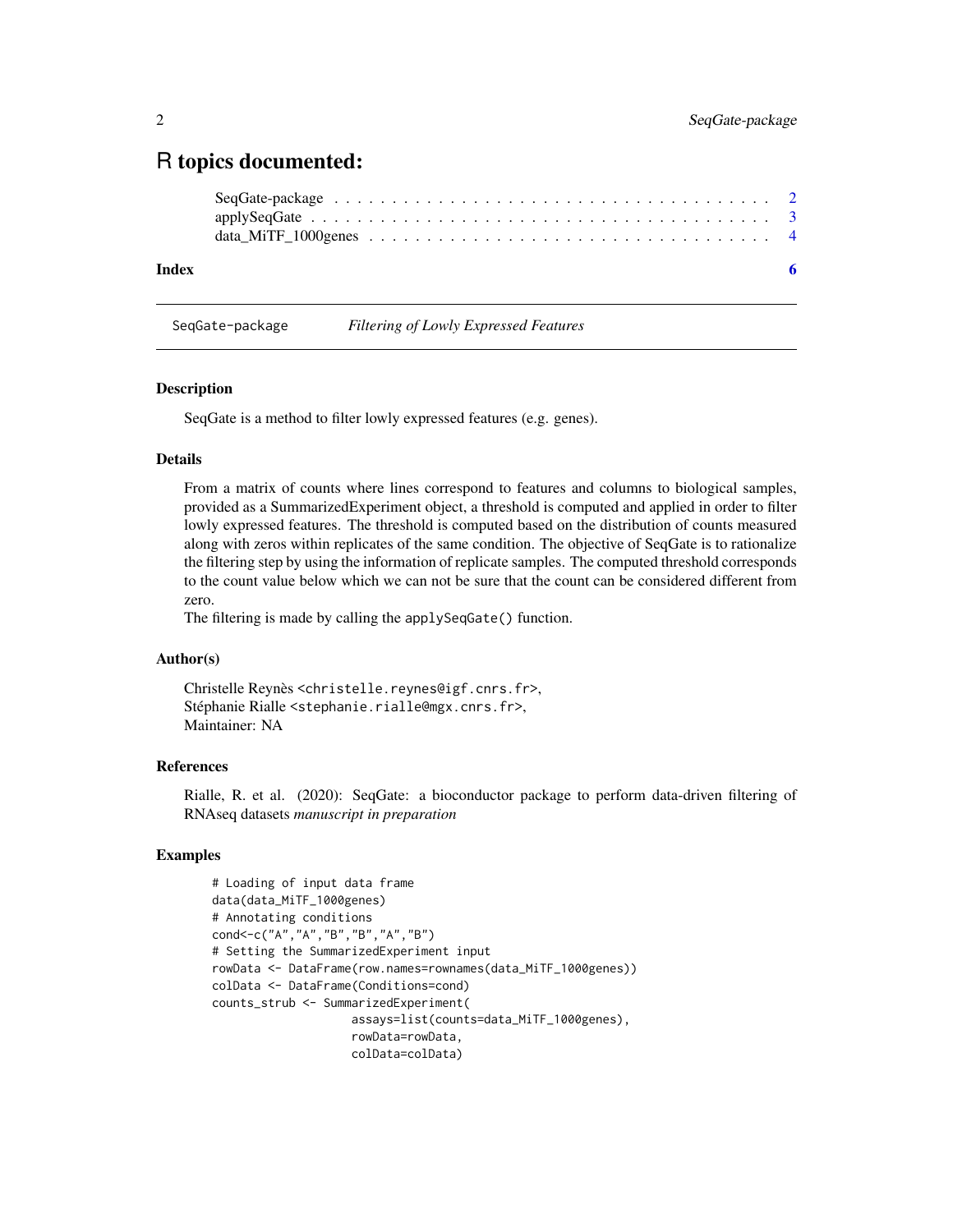```
# Applying SeqGate
counts_strub <- applySeqGate(counts_strub,"counts","Conditions")
# Getting the matrix of kept genes after filtering
keptGenes <- assay(counts_strub[rowData(counts_strub)$onFilter == TRUE,])
```
applySeqGate *Performs a Filtering of Lowly Expressed Features*

#### Description

Implements the SeqGate methods to filter lowly expressed features (e.g. genes)

#### Usage

applySeqGate(readCountsSE, assayName, colCond, prop0=NULL, percentile=NULL, propUpThresh=0.9)

#### Arguments

| readCountsSE | Summarized Experiment object including the assay Name assay, that is a matrix<br>of read counts. Rows correspond to features (genes or other genomic features)<br>and columns correspond to sample libraries. The read counts must contain zeros,<br>as the SeqGate method is based on the distribution of counts in replicates along<br>with zero counts. |
|--------------|------------------------------------------------------------------------------------------------------------------------------------------------------------------------------------------------------------------------------------------------------------------------------------------------------------------------------------------------------------|
| assayName    | character string giving the name of the assay in readCounts SE for which we<br>want to perform the filtering.                                                                                                                                                                                                                                              |
| colCond      | character string giving the name of the column describing the biological condi-<br>tions to which the samples belong to, in the colData DataFrame of readCountsSE.                                                                                                                                                                                         |
| prop0        | minimal proportion of zeros among a condition to consider that the feature is not<br>or lowly expressed. prop0 must be $> 0$ and $< 1$ . See details for default setting.                                                                                                                                                                                  |
| percentile   | percentile used on the 'max' distribution to determine the filtering threshold<br>value. percentile must be $\ge$ = 0 and $\le$ = 1. See details for default setting.                                                                                                                                                                                      |
| propUpThresh | proportion of counts to be above the threshold in at least one condition to keep<br>the feature. propUpThresh must be $> 0$ and $\leq 1$ . See details for default setting.                                                                                                                                                                                |

#### Details

In order to find a theshold value to filter lowly expressed features, SeqGate analyzes the distribution of counts found in replicates along with zero counts. More specifically, features with a proportion of at least prop0 zeros in one condition are selected. The distribution of counts found in replicates of that same condition along with those zeros is computed. The chosen threshold is the count value corresponding to the percentile of this distribution. Finally, features having a proportion propUpThresh of replicates with counts below that value in all conditions are filtered.

If prop0 is not provided, it is set to the number of replicates minus one divided by the max total number of replicates. For example, if one of the condition of the experiment counts 2 replicates and the other condition 4 replicates, the proportion prop0 will be set to (4-1)/4=0.75.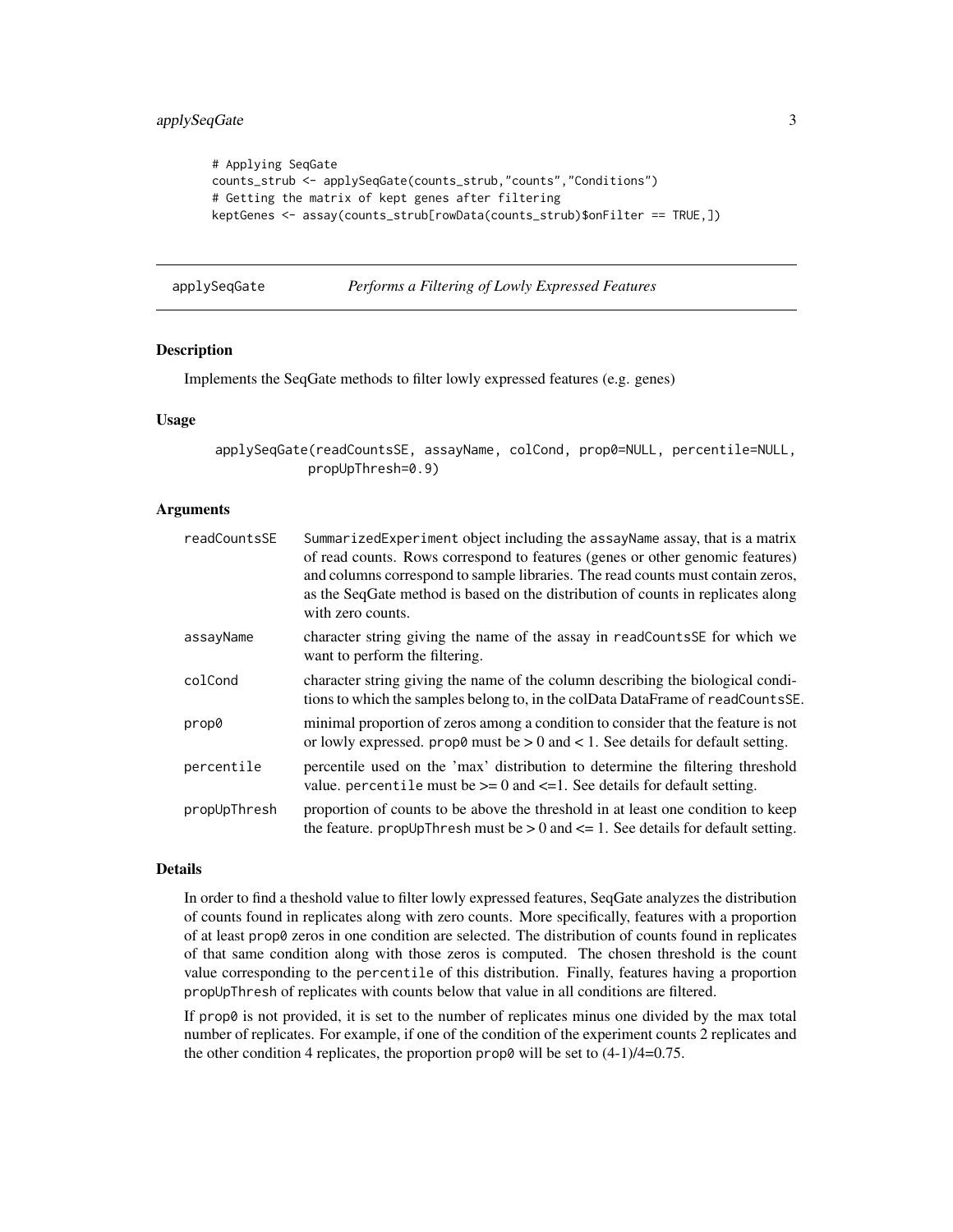If percentile is not provided, it is set to 0.90 if at least one of the conditions have 5 replicates or less. Otherwise, it is set to a value comprised between 0.5 and 0.9, depending on the number or replicates.

#### Value

The input SummarizedExperiment with the following added elements:

```
rowData(readCountsSE)$onFilter
                 vector which length = nrow(readCountsSE) indicating if features are kept af-
                 ter filtering (value = TRUE) or not (value = FALSE)
metadata(readCountsSE)$threshold
                 applied filter threshold.
```
#### Author(s)

Christelle Reynès <christelle.reynes@igf.cnrs.fr>, Stéphanie Rialle <stephanie.rialle@mgx.cnrs.fr>

#### References

Rialle, R. et al. (2020): SeqGate: a bioconductor package to perform data-driven filtering of RNAseq datasets (manuscript in preparation)

#### Examples

```
# Loading of input data frame
data(data_MiTF_1000genes)
# Annotating conditions
cond<-c("A","A","B","B","A","B")
# Setting the SummarizedExperiment input
rowData <- DataFrame(row.names=rownames(data_MiTF_1000genes))
colData <- DataFrame(Conditions=cond)
counts_strub <- SummarizedExperiment(
                    assays=list(counts=data_MiTF_1000genes),
                    rowData=rowData,
                    colData=colData)
# Applying SeqGate
counts_strub <- applySeqGate(counts_strub,"counts","Conditions")
# Getting the matrix of kept genes after filtering
keptGenes <- assay(counts_strub[rowData(counts_strub)$onFilter == TRUE,])
```
data\_MiTF\_1000genes *Extract of a Transciptome Dataset from Human Melanoma Cell Line*

#### Description

This data set is an extract from a dataset from human transciptome studied by Strub et al. (2011).

<span id="page-3-0"></span>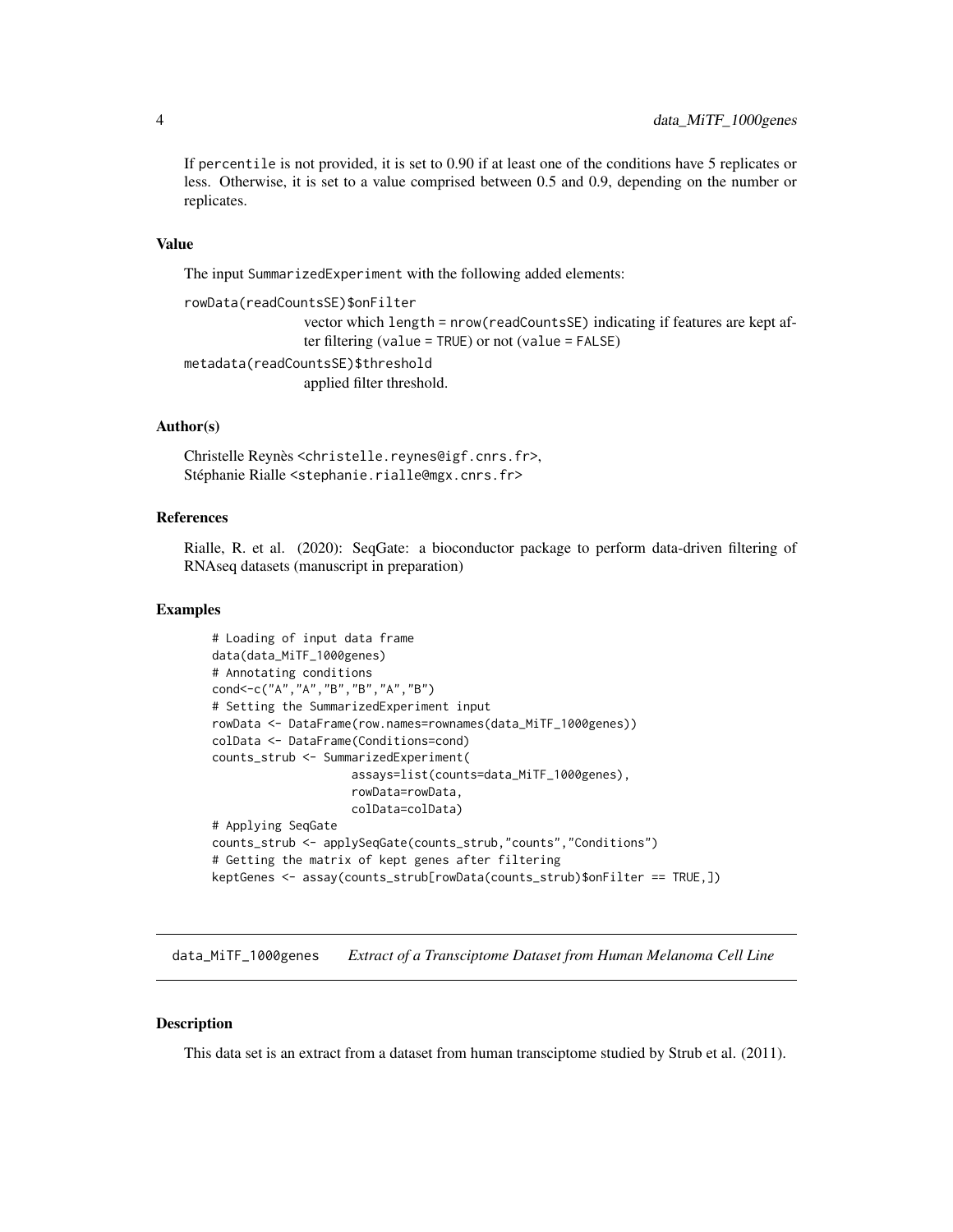#### Usage

data(data\_MiTF\_1000genes)

#### Format

A data frame with 1,000 raw gene counts on the following 6 samples.

- A1 a numeric vector: counts from sample A1 (condition A)
- A2 a numeric vector: counts from sample A2 (condition A)
- B1 a numeric vector: counts from sample B1 (condition B)
- B2 a numeric vector: counts from sample B2 (condition B)
- A3 a numeric vector: counts from sample A3 (condition A)
- B3 a numeric vector: counts from sample B3 (condition B)

#### Details

The extract counts 1,000 genes measured in 6 samples, from 2 biological conditions (cells expressing the Microphtalmia Transcription Factor (MiTF) are compared to cells in which the MiTF is repressed). The raw read counts have been retrieved from the Supplementary Materials of Dillies et al. (2012). The initial dataset counts 37,720 genes.

#### Source

Dillies, M.A. et al. (2012) A comprehensive evaluation of normalization methods for Illumina high-throughput RNA sequencing data analysis. Brief. Bioinformatics 2013 Nov;14(6):671-83

#### References

Strub, T., Giuliano, S., Ye T., et al. Essential role of microphthalmia transcription factor for DNA replication, mitosis and genomic stability in melanoma. Oncogene 2011;30:2319–32

#### Examples

```
data(data_MiTF_1000genes)
```